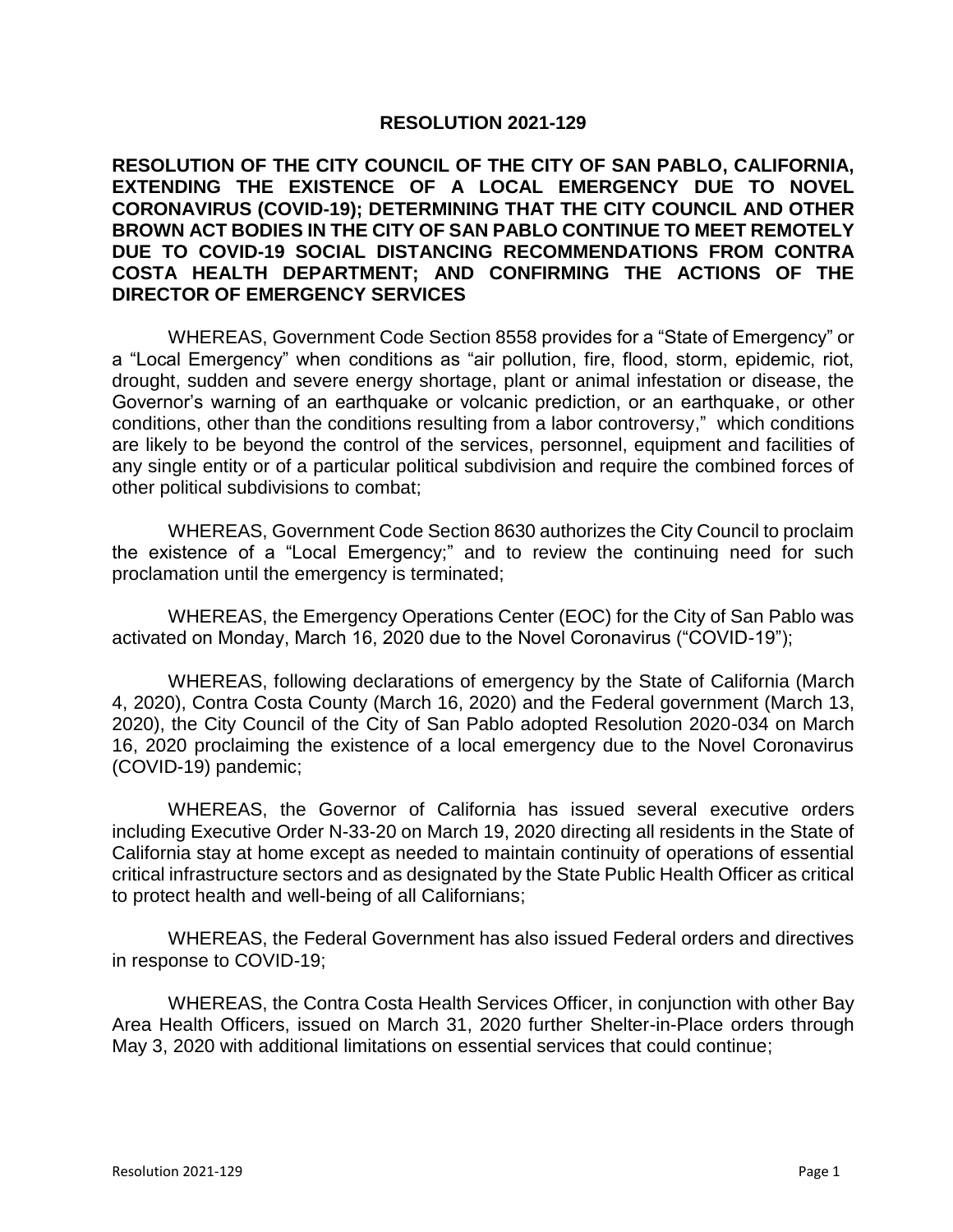WHEREAS, on April 29, 2020, pursuant to Contra Costa Health Department Order No. HO-COVID19-09, the shelter-in-place order was continued until May 31, 2020;

WHEREAS, these governmental actions were taken to "flatten the curve" of the infection rate to avoid overwhelming limited medical resources, especially given the particular challenge with of a high infection rate for asymptomatic individuals; thus, creating "superspreader" events when people are in close proximity;

WHEREAS, on May 18, 2020, pursuant to Contra Costa Health Department Order No. HO-COVID19-14, the shelter-in-place order was continued although allowing some businesses to reopen under certain conditions;

WHEREAS, the Bay Area shelter-in-place order was then extended through May 31, 2020 with the current Contra Costa County Health Department Order dated June 5, 2020 extending the shelter-in-place orders, but with increasing allowance for certain businesses and other activities to occur following certain conditions, recognizing the goals of the Governor's announcement on May 4, 2020 of a "Roadmap for Recovery";

WHEREAS, on July 5, 2020, Contra Costa Health Services Officer issued Order HO-COVID19-22 generally requiring members of the public and workers to wear face coverings when less than 6 feet away from any person who is not a member of the individual's household and when inside or on the grounds of any business;

WHEREAS, on July 11, 2020, the Contra Costa Health Services Officer issued HO-COVID19-24 increasing restrictions on high risk activities and businesses due to increasing community transmissions of COVID-19, hospitalizations, illness and positivity rate;

WHEREAS, on July 13, 2020, the California Department of Public Health provided guidance on closure of various sectors because COVID-19 transmission rates continue to rise throughout the State;

WHEREAS, on August 5, 2020, the Contra Costa Health Services issued an updated Mass Isolation Order and on August 26, 2020 issued a revised social distancing order to allow certain business sectors to begin outdoor operations in light of steadying hospitalization and COVID-19 positivity rates in Contra Costa County; and

WHEREAS, on August 28, 2020, the State issued a new Public Health Order dated August 28, 2020 effective August 31, 2020, which created a new tier system of Counties with guidance for business re-openings known as "California's Plan for Reducing COVID-19 and Adjusting Permitted Sector Activities to Keep Californians Healthy and Safe;"

WHEREAS, on September 4, 2020, the County Public Health Department recognized some stabilization in the rate of COVID-19 cases and hospitalization and issued Health Order HO-COVID19-27 to reiterate social distancing, limitations on gatherings and mask requirements, but also to ease restrictions on some gatherings of children, to allow mining and logging operations and to clarify vehicle gatherings;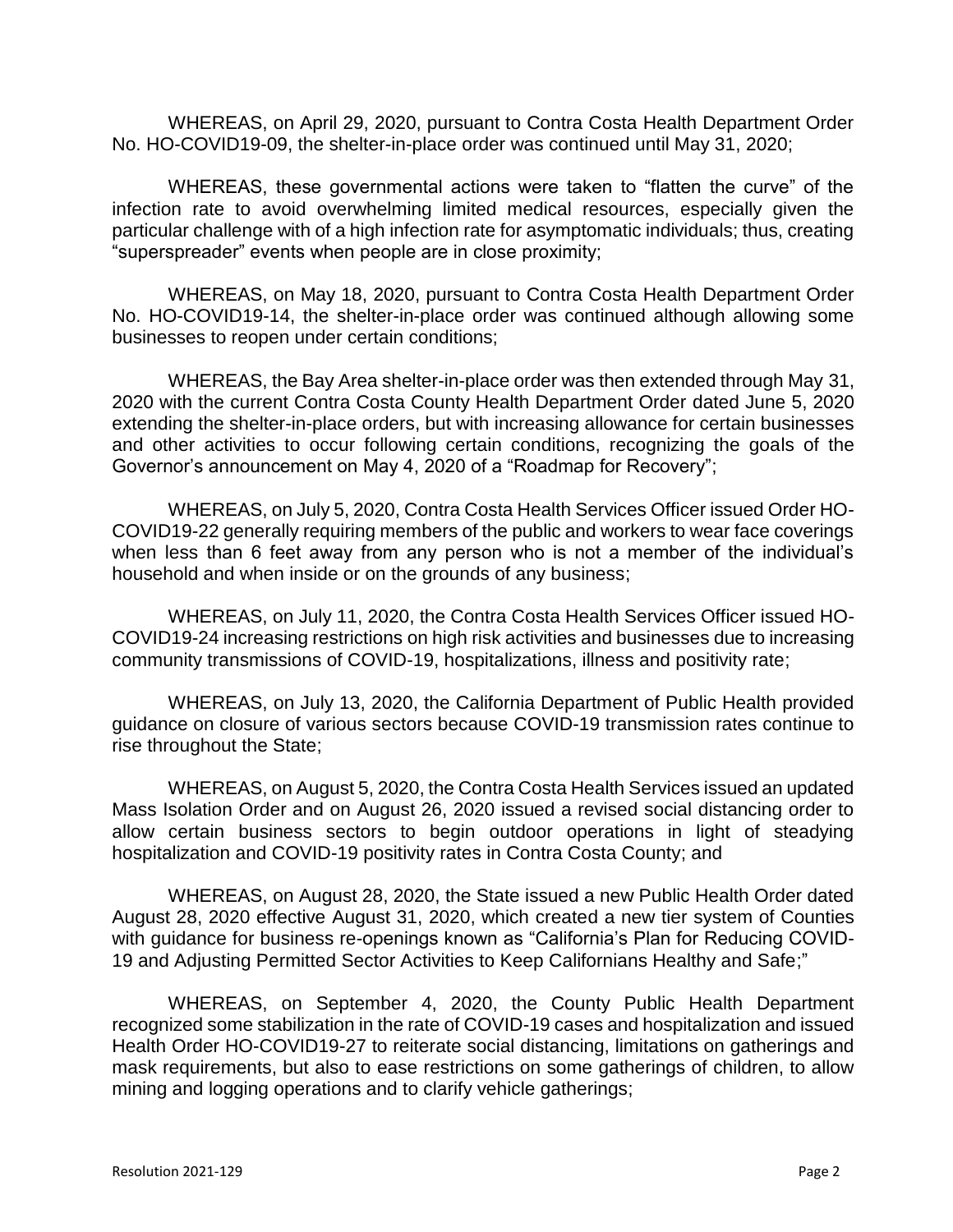WHEREAS, on September 14, 2020, the County Public Health Department issued Health Order HO-COVID19-28 to align with state guidelines for personal care services, cardrooms, racetracks and professional sports without live audiences;

WHEREAS, on September 16, 2020, the County Public Health Department issued Health Order HO-COVID19-29 to align with CDC guidelines on quarantining if exposed to someone with COVID-19, including exceptions for health care workers, first responders, and critical infrastructure workers to continue working if certain conditions are met, with such guidance superseded on October 8, 2020, when the County Public Health Department issued Health Order HO-COVID19-32 to update its Mass Quarantine Order to comply with the State of California Public Health Officer's guidance on who is considered a close contact or not;

WHEREAS, on September 29, 2020, the Contra Costa Health Department announced that Contra Costa County had moved into the less restrictive red tier ("substantial" spread of COVID-19) of the State's [four-tiered, color-coded reopening](https://covid19.ca.gov/safer-economy/)  [system;](https://covid19.ca.gov/safer-economy/)

WHEREAS, on October 6, 2020, the State's [Blueprint for a Safer Economy](https://www.cdph.ca.gov/Programs/CID/DCDC/Pages/COVID-19/COVID19CountyMonitoringOverview.aspx) included a "health equity metric" that will also be used to determine a county's tier to ensure California reopens its economy safely by reducing disease transmission in all communities, particularly given higher COVID rates among communities of color;

WHEREAS, as of October 27, 2020, Contra Costa County moved into the orange tier with moderate infections at 4.1 cases per day per 100,000 and 1.9% positive tests; however, the positivity rate in those in the lowest health equity quartile is 3.9%;

WHEREAS, on November 16, 2020, in light of increasing COVID infection and hospitalization rates throughout the United States, including California, twenty-eight counties were moved back into the purple/widespread infection tier 1, including Contra Costa County;

WHEREAS, on December 3, 2020, the California Department of Public Health issued a Regional Stay at Home Order based on the increasing rate of COVID-19 cases, hospitalizations and positivity rates across California;

WHEREAS, the Bay Area Region, including Contra Costa County, implemented the State's Stay at Home Order from December 6, 2020 until January 25, 2021, with the County reverting to the purple-tier of widespread infection;

WHEREAS, on March 15, 2020, the County moved into the red-tier allowing more openings of businesses and schools;

WHEREAS, on April 7, 2021, the County moved into the orange tier (moderate risk of infection) given decreasing cases and hospitalizations and increasing vaccination rates,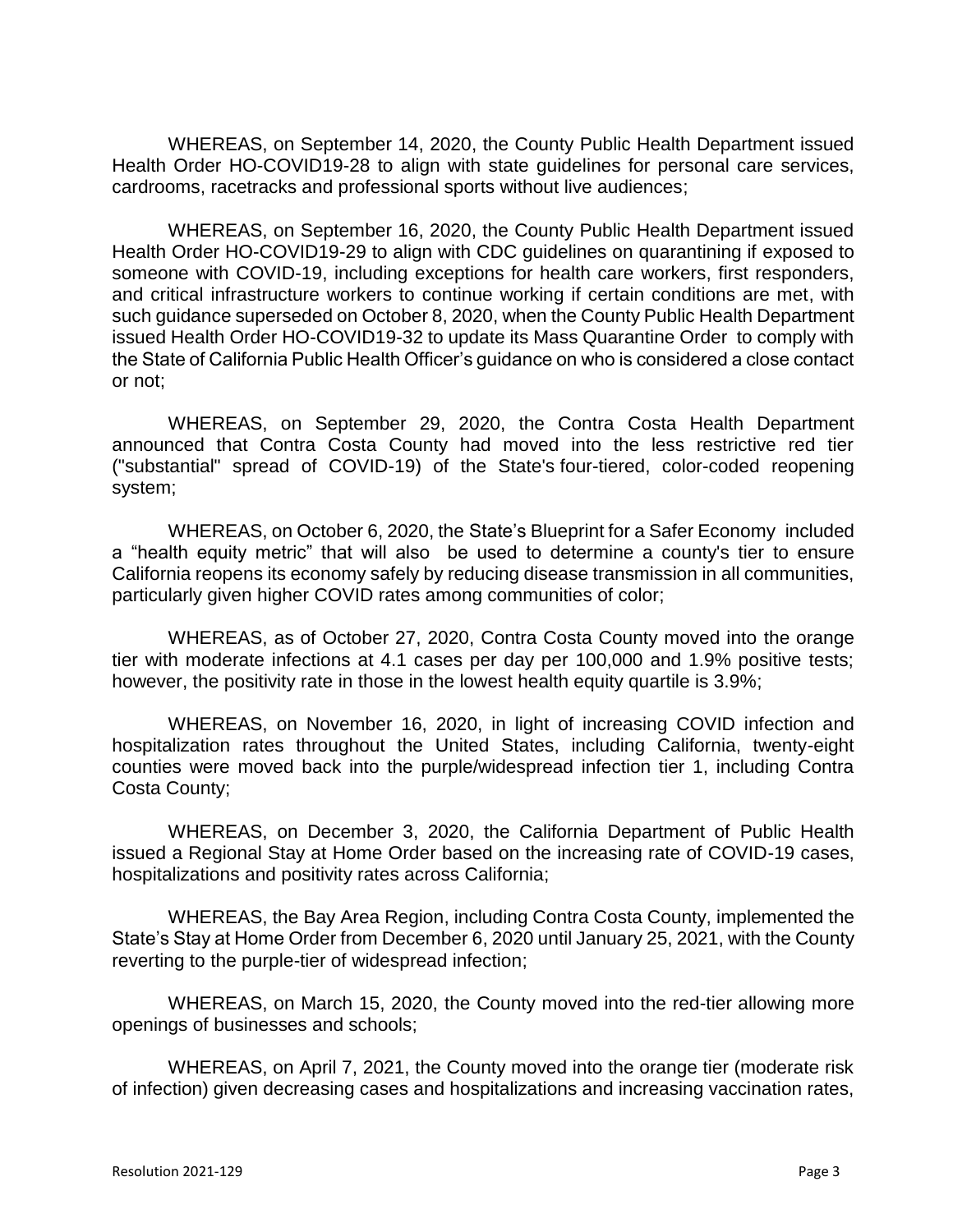allowing additional business and community sectors to open and subsequently aligned with the State's guidelines on the wearing of masks;

WHEREAS, Contra Costa County notified the City on May 5, 2021 that the testing facility at Davis Park would now be run by a State contractor, Logistics Health Incorporated/Optum, and that the County would cover Logistics Health under its insurance and the parties extended the MOU for this use to September 30, 2021 pursuant to a Second Amendment to the Agreement with the County;

WHEREAS, on May 5, 2021, Contra Costa County aligned with the State on relaxing mask requirements, but continued to support some masking requirements through June 15, 2021;

WHEREAS, on June 11, 2021, the State Public Health Officer issued a new Order indicating that on June 15, 2021, the State will move "Beyond the Blueprint for a Safer Economy" and eliminate the color-coded tier system for counties, along with further mask guidance with CalOSHA developing new workplace COVID-19 regulations;

WHEREAS, on July 16, 2021, due to increasing case and hospitalization rates, the Contra Costa Health Officer along with other Bay Area Health Officers recommends that everyone consider wearing face coverings whenever they enter indoor public spaces, regardless of their vaccination status;

WHEREAS, on September 9, 2021, the federal government announced that all employers with more than 100 employees would be required to ensure that their workplace is fully vaccinated or that unvaccinated employees provide proof of a negative test weekly;

WHEREAS, Assembly Bill 361 was passed to allow teleconferencing during a proclaimed state of emergency in certain circumstances, including if State or local officials have imposed or recommended measures to promote social distancing (e.g. during a pandemic);

WHEREAS, on September 20, 2021, Contra Costa Heath Services Department provided recommendations for safely holding public meetings given the COVID-19 pandemic signed by Health Officer Chris Farnitano, MD with the Department's primary recommendation is: "On-line meetings (teleconferenced meetings) are strongly recommended as those meetings present the lowest risk of transmission of SARS-CoV-2, the virus that causes COVID-19";

WHEREAS turning to City actions, on April 6, 2020, pursuant to Resolution 2020- 042, the City Council extended the declaration of a local emergency and confirmed the actions taken by the Director of Emergency Services including but not limited to:

1. Emergency Services Order No. 1 issued March 23, 2020, which addressed operational issues during the emergency including a Modified City Operations Plan dated March 19, 2020; and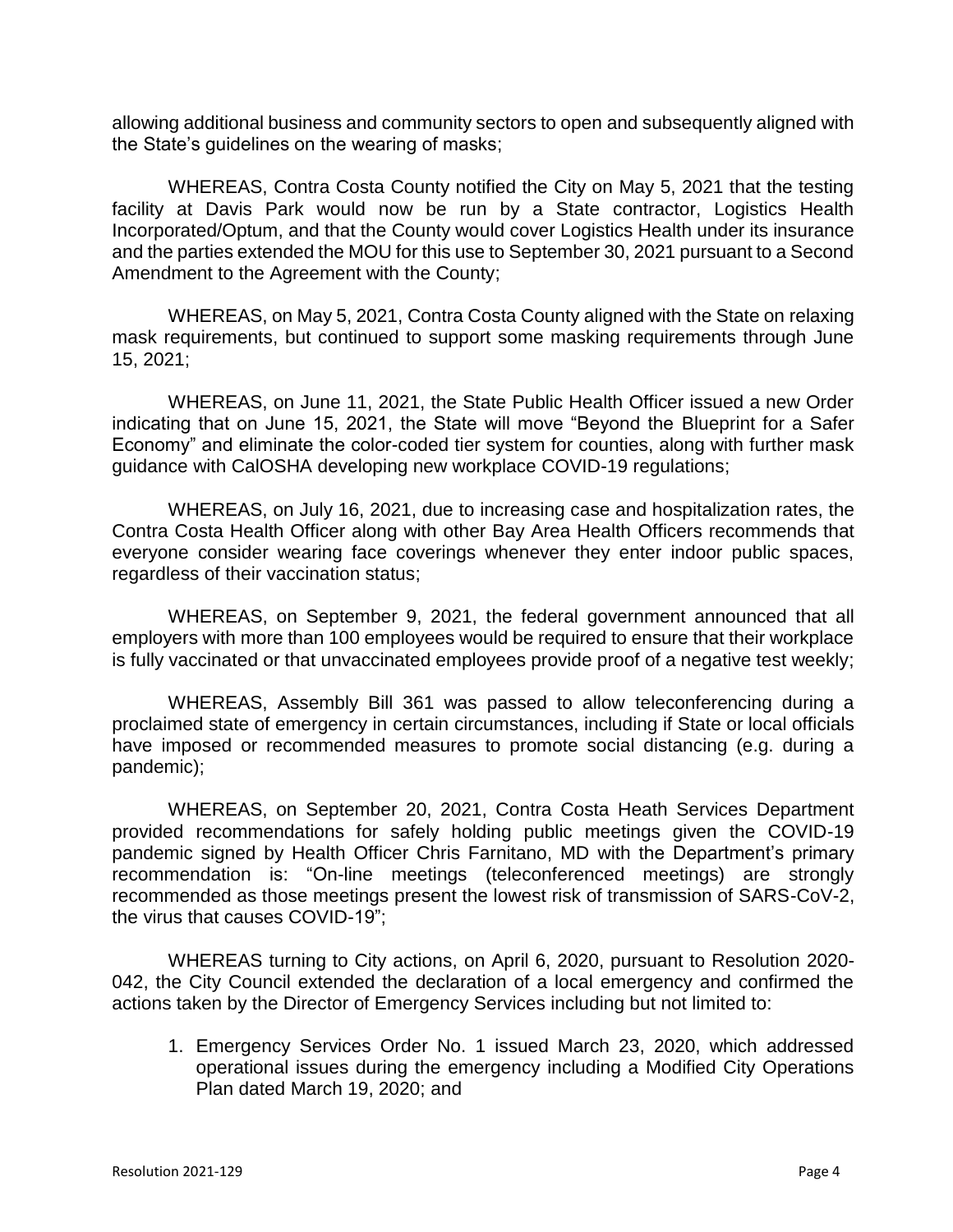2. Revised Modified City Operations Plan dated April 1, 2020, declaring certain City projects as "Essential Governmental Functions/Public Works Projects" and further limiting activities;

WHEREAS, on April 20, 2020, pursuant to Resolution 2020-051, the City Council extended the declaration of a local emergency and confirmed the actions taken by the Director of Emergency Services including but not limited to:

- 1. Revised Modified City Operations Plan dated April 8, 2020 further limiting access to City Administrative Offices and essential services occurring at City facilities; and continuing to cancel all City-sponsored community events and gatherings per the Governor's State-wide Executive Orders No. N-25-20 (03/12/20) and No. N-33-20 (03/19/20) and Contra Costa County Health Department Order No. #HO-COVID-19-03 (03/31/2020);
- 2. City of San Pablo Administrative Policy Coronavirus (COVID-19): Families First Coronavirus Response Act (FFCRA) and Emergency Family and Medical Leave Expansion Act (EFMLE) dated April 1, 2020;
- 3. City of San Pablo Administrative Policy Limited Duration Telework Policy dated April 1, 2020;

WHEREAS, on May 4, 2020, pursuant to Resolution 2020-055, the City Council extended the declaration of a local emergency and confirmed the actions taken by the Director of Emergency Services including but not limited to:

- 1. Revised Modified City Operations Plan dated April 20, 2020 regarding face coverings in response to Contra Costa County Health Department Order No. #HO-COVID-19-08 (04/17/2020);
- 2. Revised Modified City Operations Plan dated April 30, 2020 in response to Contra Costa County Health Department Order No. #HO-COVID-19-09 (04/29/2020) extending the shelter-in-place order to May 31, 2020 but allowing some businesses and activities to resume; and
- 3. City Essential Business/Project Updates dated May 4, 2020;

WHEREAS, on May 18, 2020, pursuant to Resolution 2020-060, the City Council extended the declaration of a local emergency and confirmed the actions taken by the Director of Emergency Services including but not limited to:

1. Memorandum dated May 7, 2020 to implement COVID-19 Informational Hotline for San Pablo residents;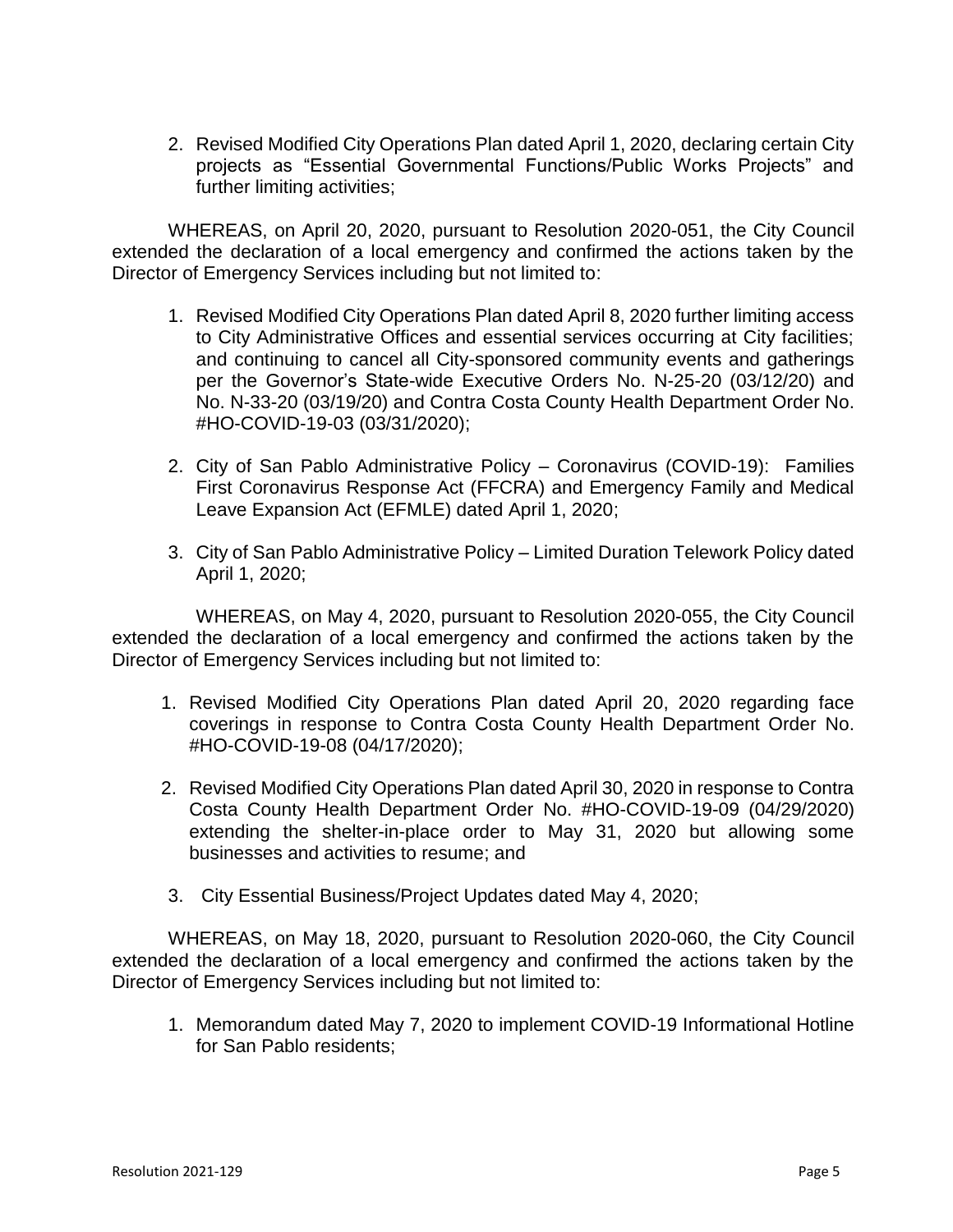WHEREAS, on June 1, 2020, pursuant to Resolution 2020-068, the City Council extended the declaration of a local emergency and confirmed the actions taken by the Director of Emergency Services including but not limited to:

1. Letter dated May 22, 2020 to the Contra Costa County Health Services Department re: Casino San Pablo Notification to Re-Open and discussion with Contra Costa County Health Officials;

WHEREAS, on June 15, 2020, pursuant to Resolution 2020-077, the City Council extended the declaration of a local emergency and confirmed the actions taken by the Director of Emergency Services including but not limited to:

- 1. Memos from the City Manager and Assistant City Manager: "Expectations of Employees Returning to Work" dated June 3, 2020; "Protocols for Social Distancing -- COVID-19 Response Plan" dated June 3, 2020; "COVID-19 Health Screenings" dated June 3, 2020; and
- 2. Revised Modified City Operations Plan dated June 4, 2020

WHEREAS, on July 6, 2020, pursuant to Resolution 2020-086, the City Council extended the declaration of a local emergency and confirmed the actions taken by the Director of Emergency Services; and

WHEREAS, on July 20, 2020, pursuant to Resolution 2020-094, the City Council extended the declaration of a local emergency and confirmed the actions taken by the Director of Emergency Services including but not limited to:

1. COVID-19 Health Screening and Protocols for candidates and those involved with ballot measures who need to come to City Hall.

WHEREAS, the City has also established a City hotline for assistance with COVID-19 resources and questions; and

WHEREAS, on August 3, 2020, pursuant to Resolution 2020-105, the City Council extended the declaration of a local emergency and confirmed the actions taken by the Director of Emergency Services including but not limited to:

1. City Council Meeting Protocols at City Hall during COVID-19 Emergency;

WHEREAS, On September 8, 2020, pursuant to Resolution 2020-115, the City Council extended the declaration of a local emergency and confirmed the actions taken by the Director of Emergency Services including but not limited to:

1. "COVID-19 Hot Zone and Employee Reporting in the Workplace" dated August 6, 2020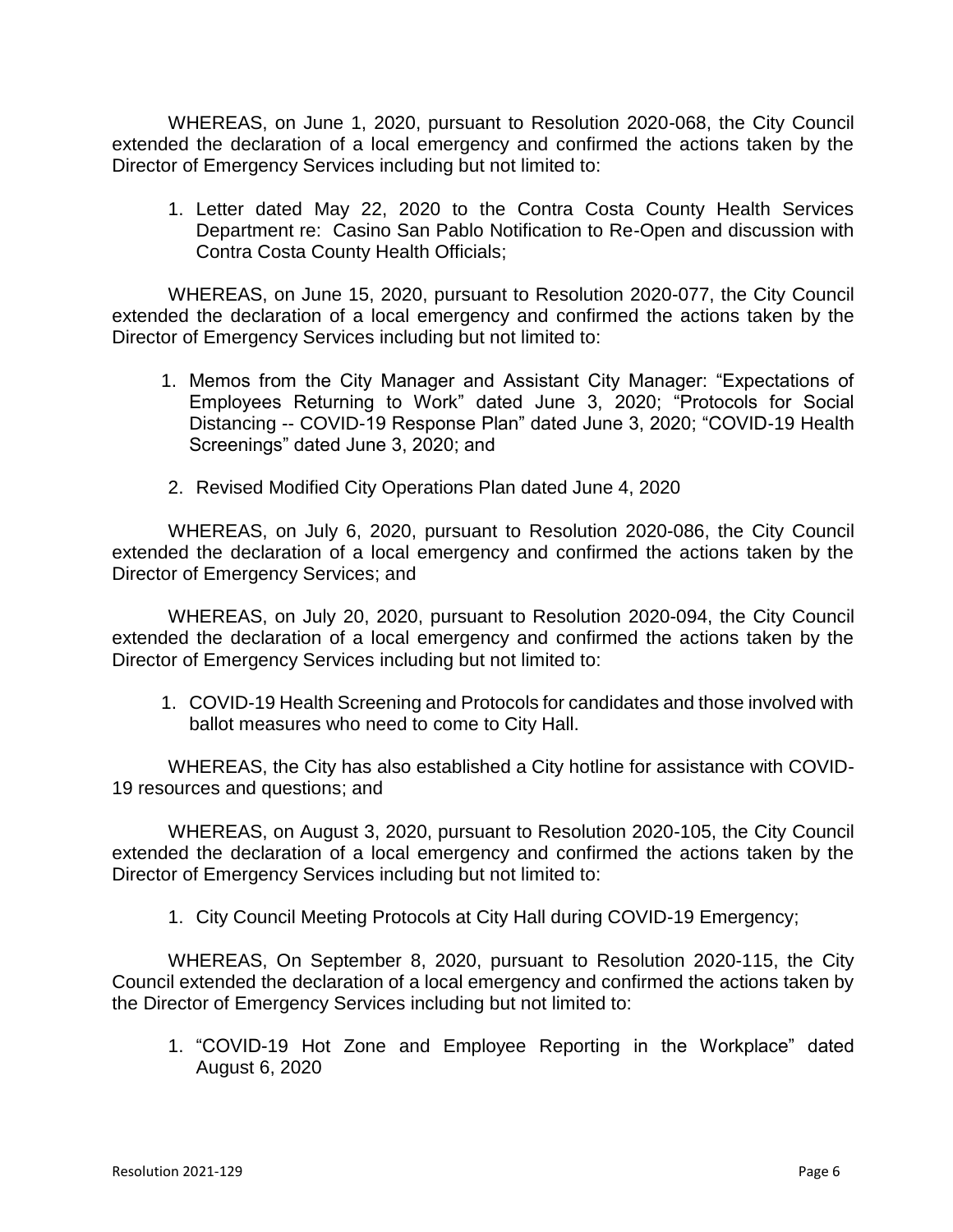WHEREAS, on September 8, 2020 per Resolution 2020-112, the City Council confirmed an agreement with Contra Costa County to provide financial support for the COVID-19 Youth/Young Adult Ambassadors to be trained about COVID-19 and then to prepare and post messages about COVID-19 on social media;

WHEREAS, on September 8, 2020 per Resolution 2020-116, the City Council amended the City Council Priority Workplan to explore the feasibility of a financial assistance grant or loan program for local San Pablo businesses affected by the COVID-19 pandemic in collaboration with the San Pablo EDC (San Pablo Economic Development Corporation);

WHEREAS, on September 21 2020, pursuant to Resolution 2020-123, the City Council extended the declaration of a local emergency and confirmed the actions taken by the Director of Emergency Services; and

WHEREAS, on September 21, 2020, the City Council also adopted Ordinance 2020- 010 repealing Ordinance 2020-006, which suspended automatic approval deadlines during the COVID-19 emergency. The City Council also approved Resolution 2020-124 extending the Housing Assistance Grant Program and Resolution 2020-125 creating an Ad Hoc City Council Committee to address COVID-19 issues;

WHEREAS, on October 5, 2020, pursuant to Resolution 2020-127, the City Council extended the declaration of a local emergency and confirmed the actions taken by the Director of Emergency Services; and

WHEREAS, on October 21, 2020, pursuant to Resolution 2020-131, the City Council extended the declaration of a local emergency and confirmed the actions taken by the Director of Emergency Services; and

WHEREAS, on November 2, 2020, pursuant to Resolution 2020-136, the City Council extended the declaration of a local emergency and confirmed the actions taken by the Director of Emergency Service since the last meeting, including but not limited to:

1. Coronavirus COVID-19 Update and Revised City Modified Operations Plan (Version #9 dated October 28, 2020)

WHEREAS, on November 2, 2020, pursuant to Resolution 2020-135, the City Council also authorized a one-time event sponsorship of \$3,000 for the Free COVID-19 Testing Event available to the public scheduled for Saturday, November 7, 2020; and

WHEREAS, on November 16, 2020, pursuant to Resolution 2020-139, the City Council extended the declaration of a local emergency and confirmed the actions taken by the Director of Emergency Service since the last meeting; and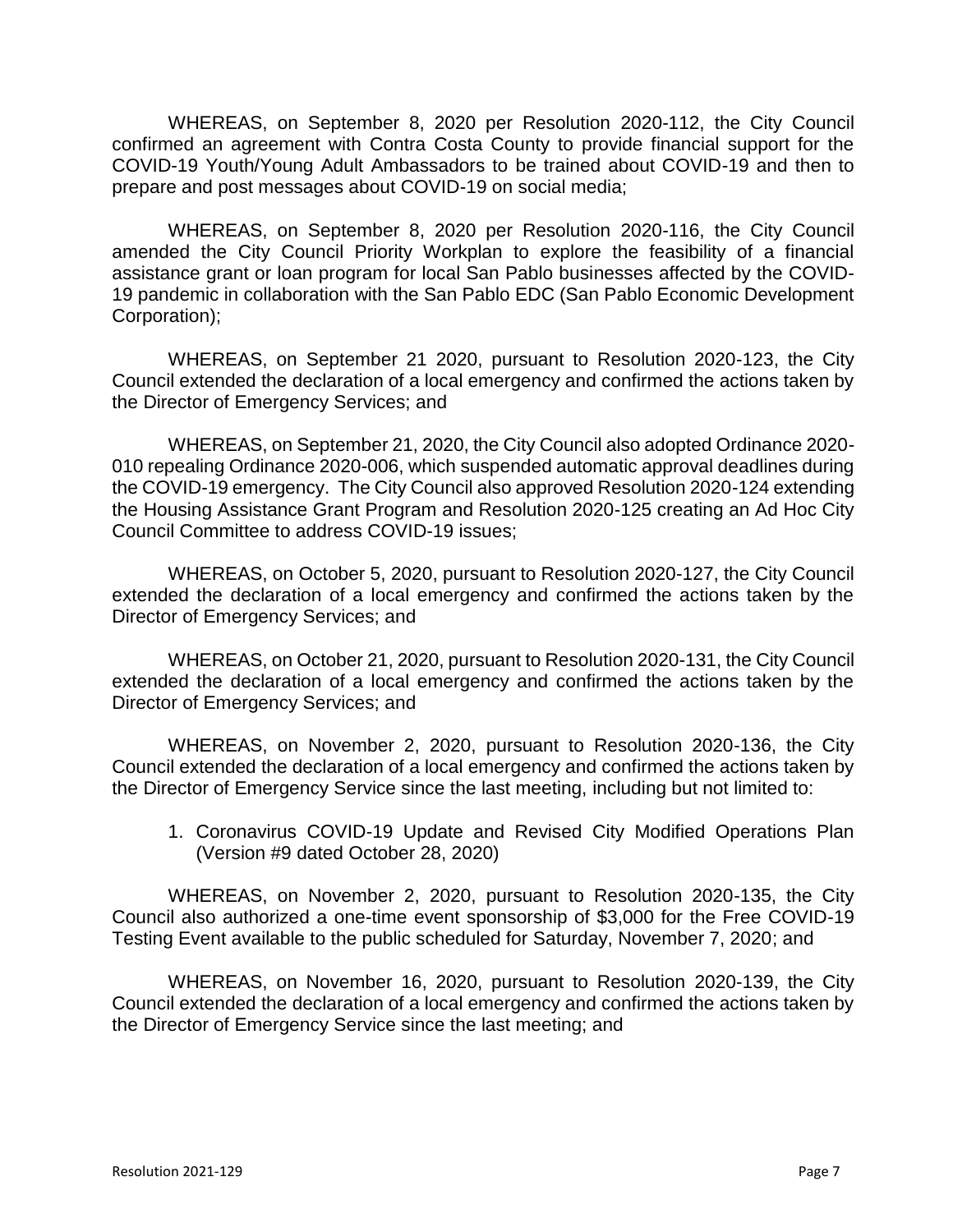WHEREAS, on November 16, 2020, pursuant to Resolution 2020-143, the City Council also approved a memorandum of agreement with Contra Costa Health Services to create of COVID-19 testing site at the Davis Park Multi-purpose room; and

WHEREAS, on December 7, 2020, pursuant to Resolution 2020-154, the City Council extended the declaration of a local emergency and confirmed the actions taken by the Director of Emergency Services since the last meeting; and

WHEREAS, on December 21, 2020, pursuant to Resolution 2020-159, the City Council extended the declaration of a local emergency and confirmed the actions taken by the Director of Emergency Services since the last meeting; and

WHEREAS, on January 19, 2021, pursuant to Resolution 2021-02, the City Council extended the declaration of a local emergency and confirmed the actions taken by the Director of Emergency Services since the last meeting;

WHEREAS, on February 2, 2021, pursuant to Resolution 2021-10, the City Council extended the declaration of a local emergency and confirmed the actions taken by the Director of Emergency Services since the last meeting;

WHEREAS, on February 16, 2021, pursuant to Resolution 2021-14, the City Council extended the declaration of a local emergency and confirmed the actions taken by the Director of Emergency Services since the last meeting including but not limited to:

1. City's Revised Modified Operations Plan dated February 4, 2021 to implement stricter mask wearing requirement at City facilities;

WHEREAS, on March 1, 2021, pursuant to Resolution 2021-19, the City Council extended the declaration of a local emergency and confirmed the actions taken by the Director of Emergency Services since the last meeting;

WHEREAS, on March 1, 2021, pursuant to Resolution 2021-20, the City Council also authorized a letter agreement with Contra Costa County to continue providing financial support of up to \$4,200 for San Pablo youths to continue participating in the COVID-19 Youth and Young Adult Ambassadors program;

WHEREAS, on March 15, 2021, pursuant to Resolution 2021-024, the City Council extended the declaration of a local emergency and confirmed the actions taken by the Director of Emergency Services since the last meeting, including but not limited to including but not limited to the promulgation of the Temporary Administrative Policy regarding COVID-19 Families First Coronavirus Response Act (FFCRA) – Temporary City Extended Leave;

WHEREAS, on March 15, 2021, pursuant to Resolution 2021-028, the City Council decided to cancel certain City-sponsored large-scale events for calendar year 2021 due to the COVID-19 pandemic;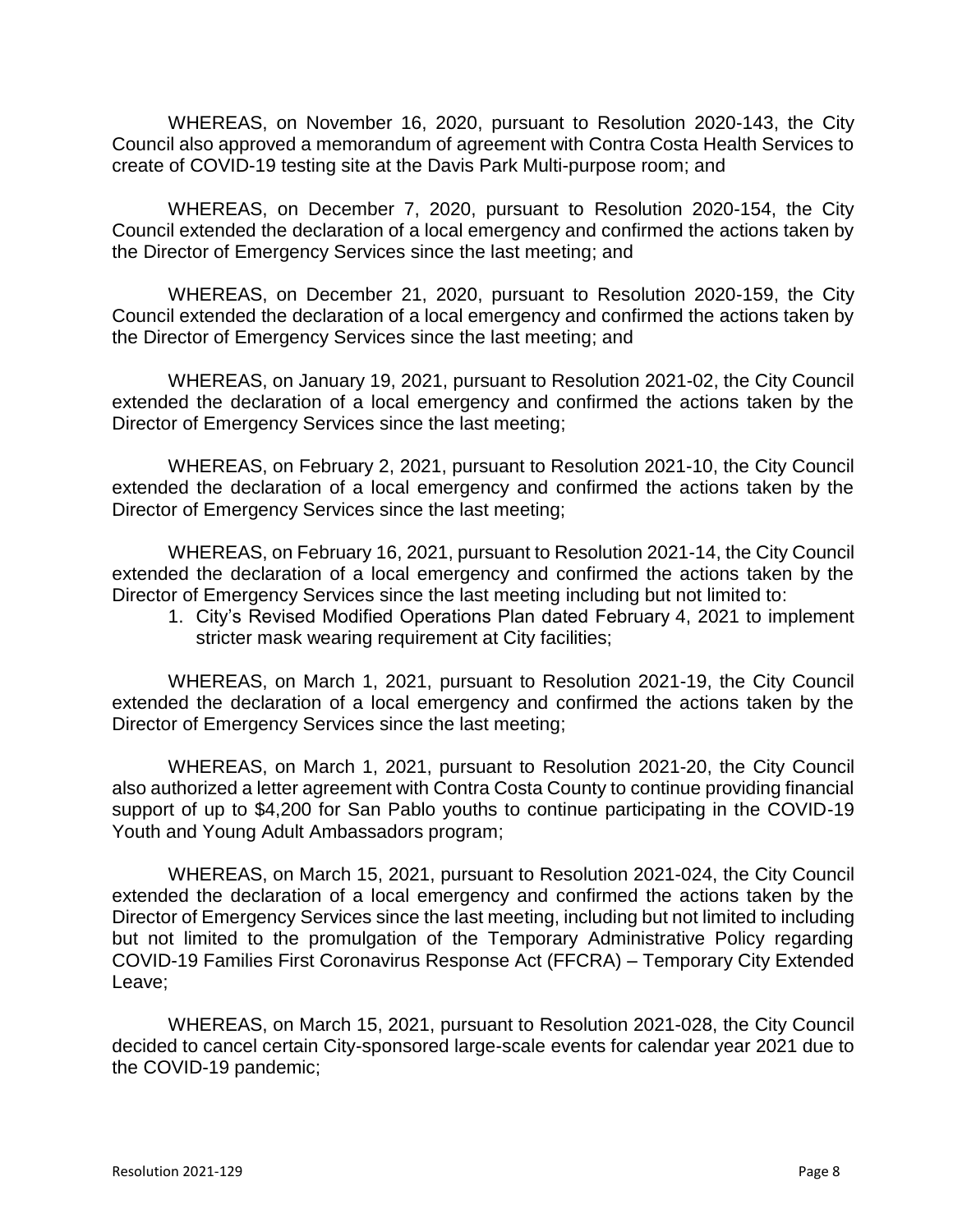WHEREAS, on April 5, 2021, pursuant to Resolution 2021-033, the City Council extended the declaration of a local emergency and confirmed the actions taken by the Director of Emergency Services since the last meeting;

WHEREAS, on April 5, 2021, pursuant to Resolution 2021-038, the City Council entered into an amended Memorandum of Agreement with the County to provide a framework for the County Public Health Department and City Manager to mutually agree to the use of additional City facilities for COVID-19 testing or vaccination sites;

WHEREAS, on April 5, 2021, pursuant to Resolution 2021-033, the City Council extended the declaration of a local emergency and confirmed the actions taken by the Director of Emergency Services since the last meeting;

WHEREAS, on April 19, 2021, pursuant to Resolution 2021-047, the City Council extended the declaration of a local emergency and confirmed the actions taken by the Director of Emergency Services since the last meeting;

WHEREAS, on May 3, 2021, pursuant to Resolution 2021-053, the City Council extended the declaration of a local emergency and confirmed the actions taken by the Director of Emergency Services since the last meeting;

WHEREAS on May 17, 2021, pursuant to Resolution 2021-057, the City Council extended the declaration of a local emergency and confirmed the actions taken by the Director of Emergency Services since the last meeting including but not limited to:

- 1. the COVID-19 Prevention Program required by CalOSHA; and
- 2. Logistic Health Incorporated as agent of the County running the Davis Park COVID-19 testing facility;

WHEREAS, on June 7, 2021, pursuant to Resolution 2021-066, the City Council extended the declaration of a local emergency and confirmed the actions taken by the Director of Emergency Services since the last meeting including but not limited to:

- 1. City Proposed Re-Opening Plan for Local Government Services v.11 issued May 13, 2021 by the City Manager/Director of Emergency Services; and
- 2. Revised COVID-19 Supplemental Sick Leave Policy dated May 17, 2021 as authorized by the federal American Rescue Plan Act and the State Senate Bill 95; and

WHEREAS, on June 21, 2021, pursuant to Resolution 2021-075, the City Council extended the declaration of a local emergency and confirmed the actions taken by the Director of Emergency Services since the last meeting;

WHEREAS, on July 6, 2021, pursuant to Resolution 2021-093, the City Council approved the implementation of the "Welcome Back Reopening Plan" dated July 1, 2021, which opened City parks and fields as of July 1, 2021 and amended the Preliminary Re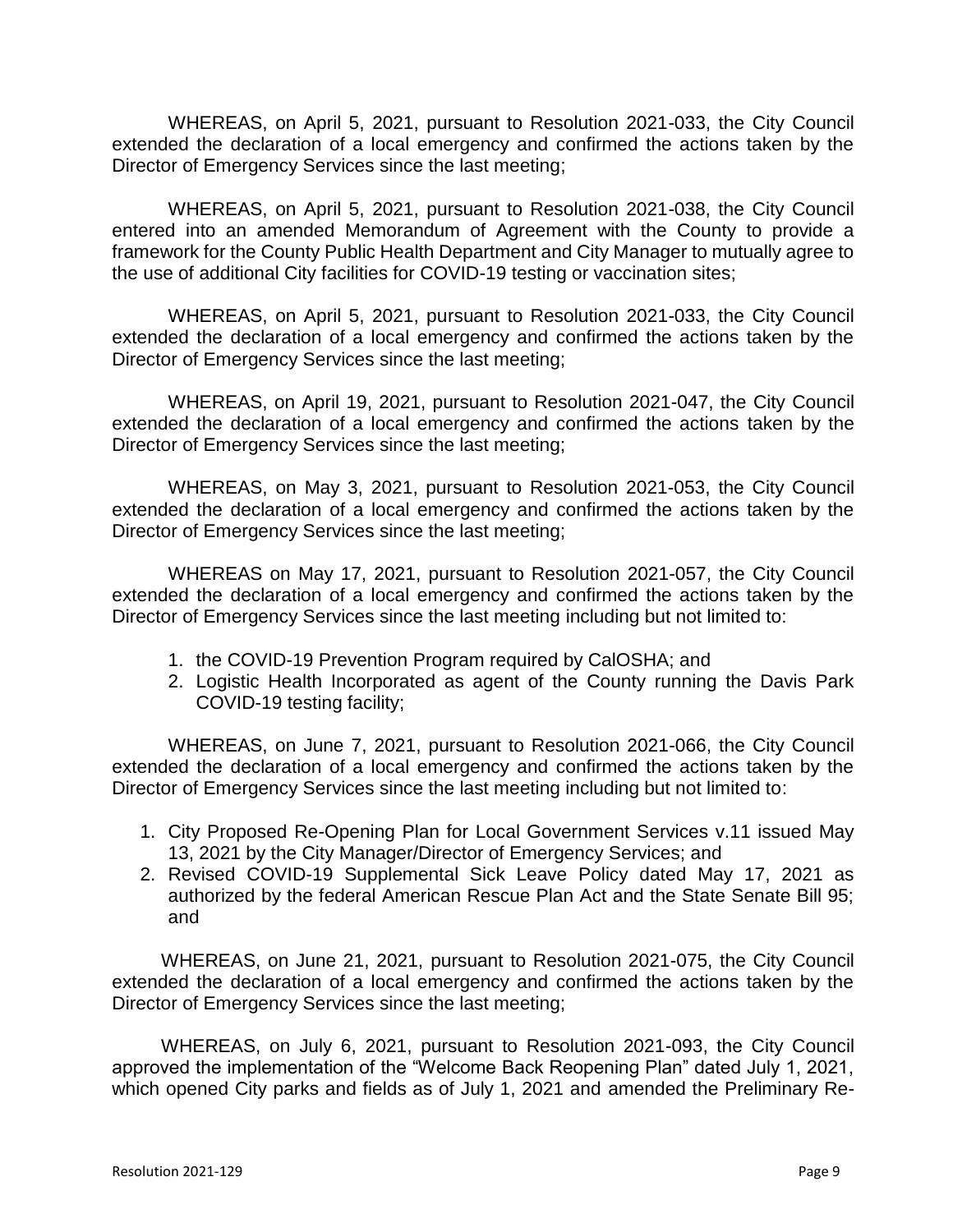opening phases to have Phase II of City employees working full-time in City facilities starting August 16, 2021;

WHEREAS, on July 19, 2021, pursuant to Resolution 2021-095, the City Council extended the declaration of a local emergency and confirmed the actions taken by the Director of Emergency Services since the last meeting including but not limited to:

- 1. Worksite-Specific COVID-19 Plan dated July 1, 2021
- 2. Second Amendment to the MOU with the County to extend COVID-19 testing at Davis Park to September 30, 2021;

WHEREAS, on August 2, 2021, pursuant to Resolution 2021-101, the City Council extended the declaration of a local emergency and confirmed the actions taken by the Director of Emergency Services since the last meeting;

WHEREAS, on September 7, 2021, pursuant to Resolution 2021-107, the City Council extended the declaration of a local emergency and confirmed the actions taken by the Director of Emergency Services since the last City Council meeting including but not limited to:

- 1. Modified City Operations Plan version 13 dated August 4, 2021 -- Due to a surge in COVID-19 infection rates in part caused by the Delta variant and stagnating vaccination rates, the City implemented a revised Modified Operations Plan that addressed:
	- a. Compliance with more stringent Cal-OSHA Emergency Temporary Standards (ETS) due to employee outbreaks of COVID-19
	- b. Mandatory submission of COVID-19 Employee Vaccination Forms
	- c. Postponement of Phase II to September 15, 2021 in City's adopted Welcome Back Re-opening Plan
- 2. Modified City Operations Plan version 14 dated August 24, 2021 that is effective September 1, 2021, City employees who are unvaccinated or refuse to provide vaccination status information will be required to be tested at least weekly. This step was taken in part due to increasing number of COVID-19 cases and exposures among City employees, which require the City to follow stricter Cal-OSAH requirements related to masking and social distancing to reduce COVID-19 exposures.
- 3. Extended the County's use of the Davis Park Community Center for testing until December 31, 2021;

WHEREAS, on September 21, 2021, pursuant to Resolution 2021-121, the City Council extended the declaration of a local emergency and confirmed the actions taken by the Director of Emergency Services since the last meeting, including but not limited to: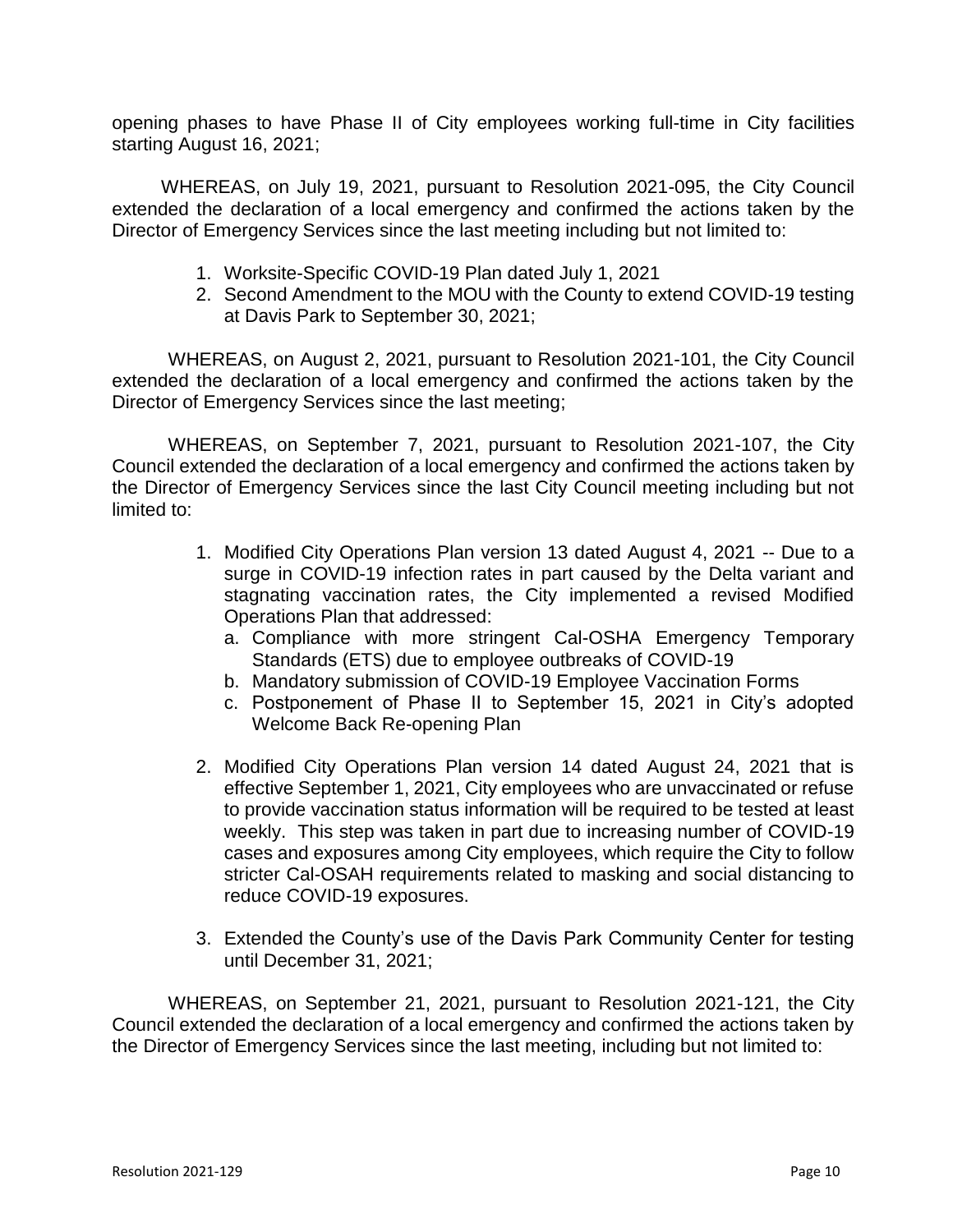1. Revised Modified City Operations Plan version 15 dated September 3, 2021 -- Due to a surge in COVID-19 infection rates in part caused by the Delta variant and stagnating vaccination rates, the City implemented a revised Modified Operations Plan that requires elected officials to provide proof of vaccination or a negative COVID-19 test within prior 72 hours of entering a City facility, worksite or event.

WHEREAS, on September 29, 2021, at a Special City Council meeting, the City Council determined that the City Council and other San Pablo Brown Act bodies would continue to meet remotely due to COVID-19 social distancing recommendations from Contra Costa Health Department;

WHEREAS, as set forth in the staff reports and presentations accompanying each Resolution extending the declaration of a local emergency and as reported in federal, state and county public health websites, the COVID-19 cases and deaths continue to rise with San Pablo continuing to be identified as a "hot spot" with a high per capita rate of confirmed COVID-19 cases in Contra Costa County; although, the vaccination rate is increasing; and

WHEREAS, according to the East Bay Economic Development Alliance's (East Bay EDA) Business Recovery Survey Results published on May 19, 2020, 80% of East Bay businesses are "microbusinesses" employing fewer than 10 employees, which often have limited cash reserves and are not positioned to take on more debt to survive COVID19 and shelter-in-place orders; microbusinesses are more likely to be minority- or women-owned compared to larger businesses; nearly 40% of the survey respondents were temporarily closed because they were not considered "essential" and 42.3% of West Contra Costa County businesses temporarily closed;

WHEREAS, eleven out of fifteen surveyed West Contra Costa County businesses indicated staff reductions in the 75-100% range, with layoffs and revenue losses hitting lowwage workers the hardest with impacts in the following industries: food and beverage; retail and personal services; hospitality/leisure/entertainment;

WHEREAS, many San Pablo residents have experienced job loss or reduced hours due to COVID-19 and shelter-in-place orders;

WHEREAS, Contra Costa County overall saw an increase in unemployment from a March unemployment rate of 4.1 percent to an April unemployment rate of 14.5 percent, with nearly 3.7 million Californians filing for unemployment during the first six weeks of COVID-19 pandemic and the nation seeing the highest level of unemployment in 70 years;

WHEREAS, according to the East Bay EDA, there were 25,560 jobs lost in the East Bay during March and April, representing nearly 30% of job cuts in the nine-county Bay Area. However, the Urban Institute estimated 45,666 low-income jobs (annual earnings below \$40,000) lost just in Contra Costa County through May 8, 2020;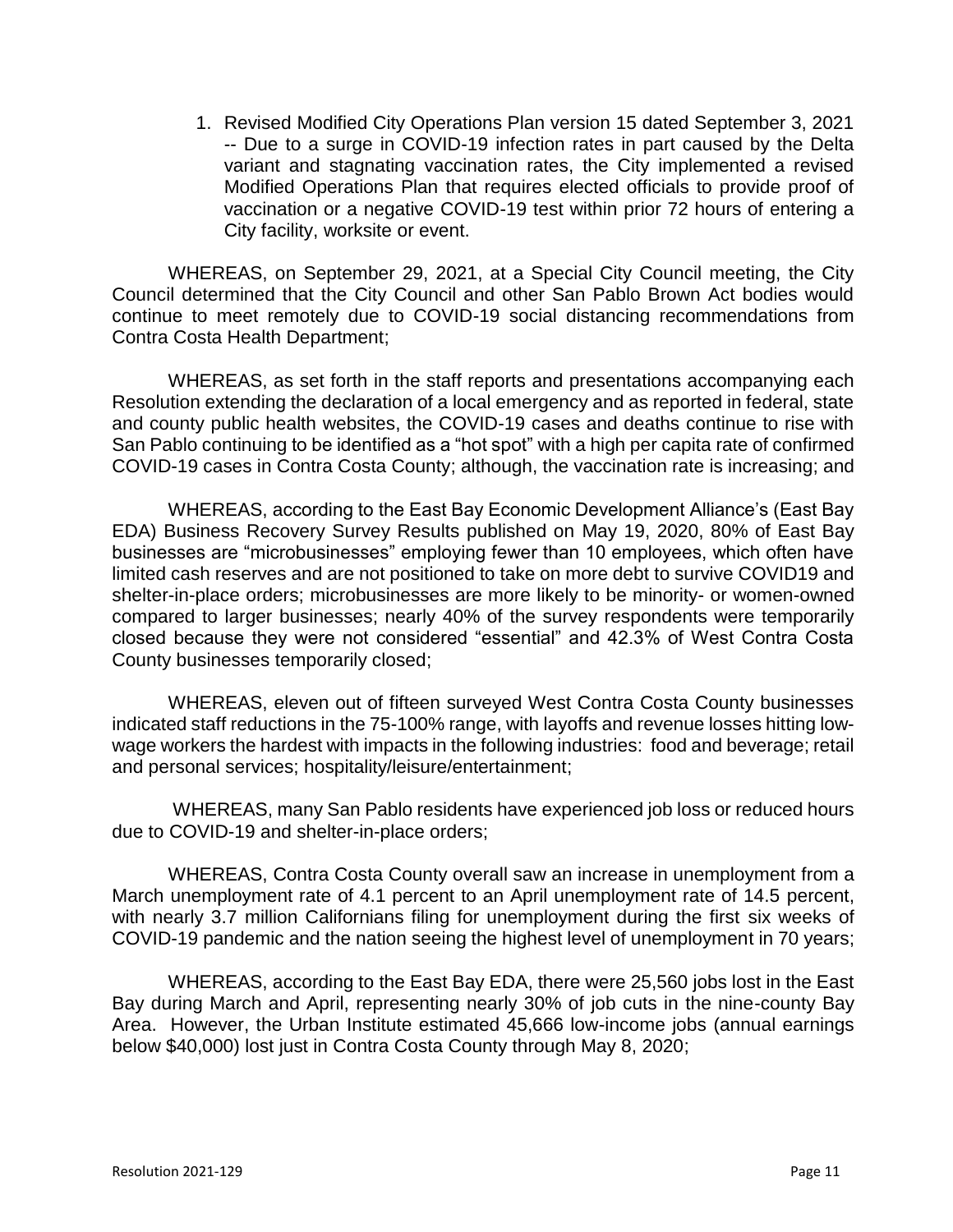WHEREAS, it was reported in the LA Times on August 21, 2020 that California's unemployment rate is at 13.3% with 3 million on unemployment and 202,136 new claims in the week prior to the article. Contra Costa County's rate is 14.5% with 77,600 unemployed individuals;

WHEREAS, on December 14, 2020, the website for the State's Employment Development Department (EDD) showed that California's unemployment rate in September 2020 was 11.0% with 2,058,800 unemployed individuals, but that data was from September 12 before the current shut down. In February 2021, the unemployment rate in California was 8.5%;

WHEREAS, California's July 2021 unemployment rate of 7.6% was 5.6 percentage points lower than it was in July 2020; although, new unemployment claims continue

WHEREAS, to address these economic impacts and the critical need that residents remain sheltered during the pandemic to decrease the transmission of COVID-19, on April 27, 2020, the City Council adopted Urgency Ordinance 2020-008 temporarily prohibiting evictions of residential and commercial real property tenants impacted by the COVID-19 pandemic and establishing a moratorium on rent increases. In addition, on May 4, 2020, pursuant to Resolution 2020-054, the City Council approved the guidelines for a grant program for residents financially impacted by COVID-19;

WHEREAS, on June 29, 2020, the City Council increased the grant for COVID Housing Assistance Program for FY 2019/20 (Resolution 2020-081) and established a COVID Housing Assistance Program for FY 2020/21 (Resolution 2020-082), which was extended on January 19, 2021, pursuant to Resolution 2021-006 and further extended to June 30, 2021 pursuant to Resolution 2021-031;

WHEREAS, on June 7, 2021, pursuant to Resolution 2021-082, the City Council increased the grant amounts for 2020/21 to \$2,000 per eligible household. In addition, the City Council, pursuant to Resolution 2021-083, extended the Housing Assistance grant program at \$2,000 per eligible household to September 30, 2021 or until grant funds run out, whichever is sooner;

WHEREAS, on October 21, 2020, pursuant to Resolution 2020-133, the City Council established and approved program guidelines for the San Pablo "Back to Business" COVID-19 Relief Fund to offer forgivable loans to small businesses with the San Pablo Economic Development Corporation administering the program with funds that were reallocated from the City's Community Grant Foundation program;

WHEREAS, the City of San Pablo lost \$2.34 million in revenue for each month that Casino San Pablo was closed and continues to lose revenue with modified Casino operations due to public health restrictions, in addition to \$1.3 million every month from other City revenue sources, forcing a hiring freeze, suspension of all non-essential spending and layoff of part-time employees;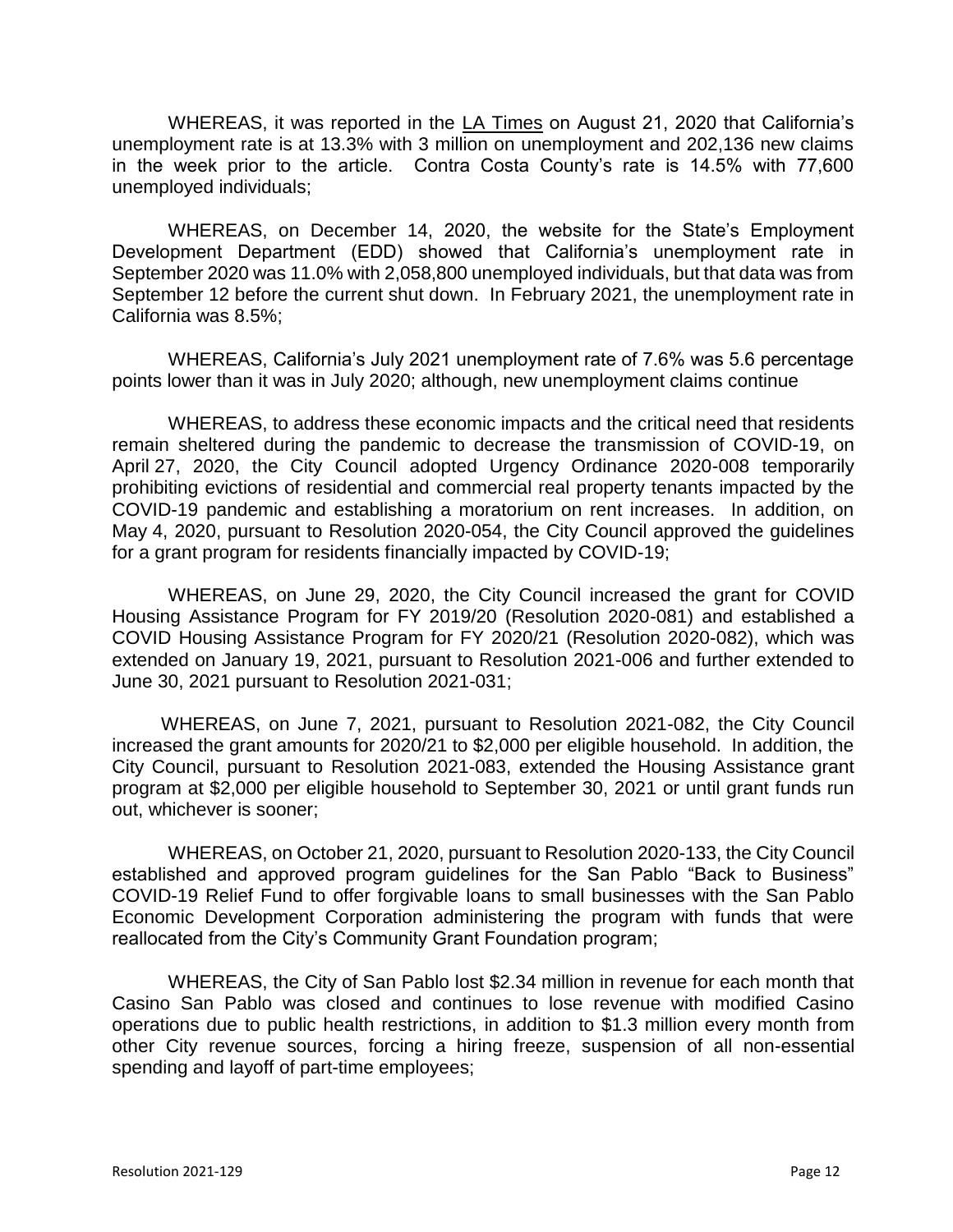WHEREAS, the economic recovery from COVID-19 and its impacts are estimated to be in terms of years not months;

WHEREAS, the City received the 2021 payment of \$3.7 million of funding from the federal American Rescue Plan of 2021 (ARPA) in July 2021 and expects the second half in July 2022 and pursuant to Resolution No. 2021-104, the City Council directed staff to proceed with a Community Needs Assessment process to determine ARPA Funding Priorities and Allocations based on further staff analysis of ARPA eligible fund expenses;

WHEREAS, in addition, during the past year, the nation experienced civil unrest in the wake of the death of George Floyd while detained by a Minneapolis police officer on May 25, 2020, which has led to peaceful protests, but also to some rioting and looting in neighboring communities in violation of shelter-in-place and social distancing orders that could further exacerbate the spread of COVID-19 and placing additional demands on public safety resources, which are already taxed by COVID-19 issues;

WHEREAS, the City Manager/Director of Emergency Services recommends that the City Council extend the declaration of a local emergency; determine that the City Council and other Brown Act bodies in the City of San Pablo continue to meet remotely due to COVID-19 social distancing recommendations from Contra Costa Health Department; and confirm the additional actions taken by the Director of Emergency Services, including those actions taken since the last Council meeting;

WHEREAS, the City Council of the City of San Pablo hereby finds conditions of extreme peril to the health and safety of persons and property have continued within the City of San Pablo caused by COVID-19 including not only health impacts but economic impacts with many residents having jobs eliminated or hours reduced, as well as impacts to the City's own financial condition; these conditions are or are likely to be beyond the control of the services, personnel, equipment, and facilities of the City of San Pablo and require the combined forces of other political subdivisions to combat; and these conditions are of such extreme peril to warrant and necessitate the proclamation of the existence of a local emergency;

NOW, THEREFORE, BE IT RESOLVED by the City Council of the City of San Pablo that:

- 1. A local emergency continues to exist throughout the City of San Pablo commencing on or about 7:00 am on Monday, March 16, 2020 and shall be deemed to continue to exist until its termination is proclaimed by the City Council of the City of San Pablo;
- 2. All actions taken by the Director of Emergency Services and City Manager in response to this local emergency are confirmed; and